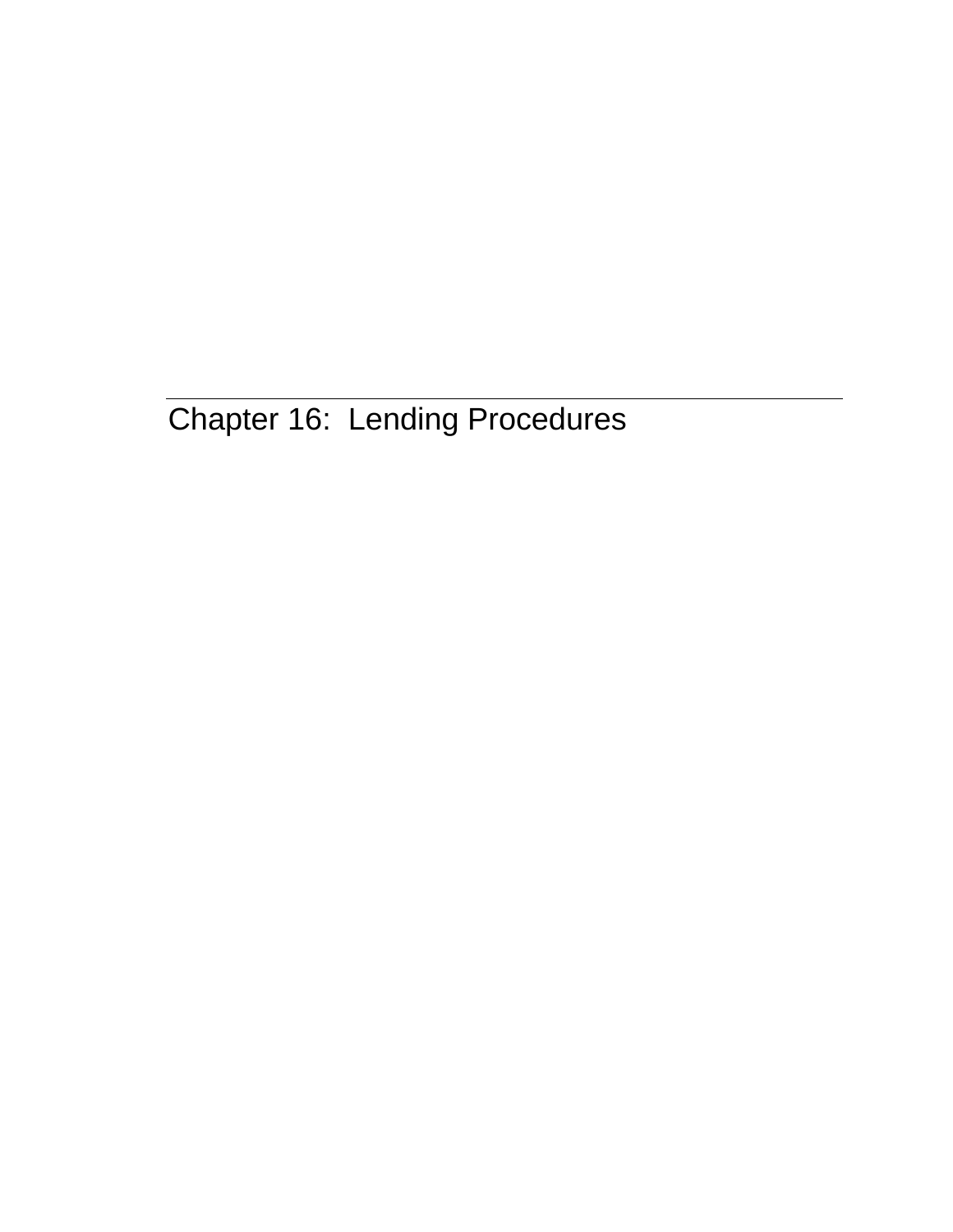## **Monitoring incoming requests to your Library**

If you operate as a lender to other organizations you will need to monitor for incoming requests on a regular basis. All new requests for your location have a request status of **In Process**.

There are two options for becoming aware of incoming requests:

**1.** New requests from borrowing libraries will queue in **New Requests** category in Lender Work Queue.

| Lender                             |            |
|------------------------------------|------------|
| <b>Status</b>                      | Count      |
| <b>New Requests</b>                | <u> 13</u> |
| <b>New Requests Expiring Today</b> | U          |



**Important**: You have requests for **4 working days** (Mon-Fri, not counting weekends or statutory holidays) before a request expires if you have not changed the status.

Expiry feature is a safeguard to keep requests moving if there should be a temporary problem at a responding location. Expiry should never be used as a "procedure" by a lending library to let the system move requests on. Network Participation policies specify that responding libraries will provide staff to the interlibrary loan function such that requests will be responded to within 48 hours.

1. New requests also queue in the **Pick List** report in Lender Work Queue. VDX will generate a printable list of all new requests that have come in since the last pick list was generated.

**Note**: The number on the pick list report will increment until the report is printed. After report is printed, the number of items in the report will resent to 0 and begin to increment again.

In this example, 3 new requests have come in since the last pick list was generated. The other 10 of the 13 New Requests awaiting your response were printed on earlier pick list(s).

| <b>Reports</b>       |                |
|----------------------|----------------|
| <b>Pick List</b>     | $\overline{3}$ |
| <b>Shipping List</b> |                |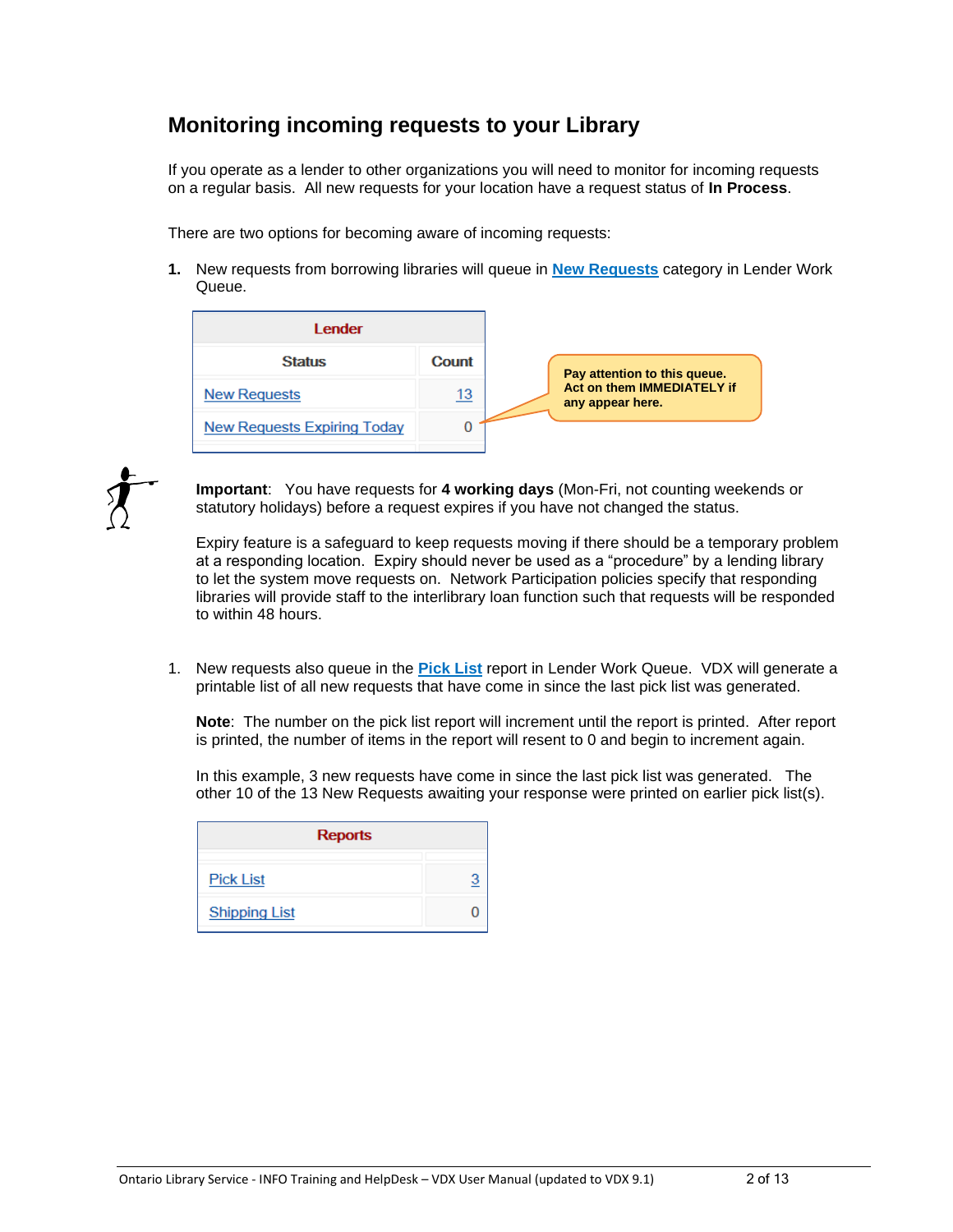## **Pick List - Used by Responder to find items on shelf**

- 1. Pick List is printed by selecting the hyperlinked number in **Pick List** on the Lender Work Queue to generate the list. This report prints multiple items per page. It includes requests that have been designated **In Process** at your location **since** the last Standard Pick List was generated.
- 2. The Responder can:
	- use the call number and bibliographic information to check availability
	- write availability notes on the printed Pick List and collect items that are on shelf
	- view instructional information from the borrower in 'Request Notes'. i.e. to provide an extended loan.
	- view requested format in 'Format' field. i.e. "Printed" or "Film-or-video-recording".
	- view requested 'Delivery Method'. i.e. "Postal Delivery" or "Faxed".
- 3. Select **Batch Reruns** in sidebar menu to get a reprint of previously generated lists should there be a paper jam or some other reason that the report needs to be printed again.

| Picklist Item: 1 of 3                     | Request No.: 18113012 Printed: 06-   | AUG-2021                             | Batch No.: 4220 Status: Not          | Supplied                                                                                                   |
|-------------------------------------------|--------------------------------------|--------------------------------------|--------------------------------------|------------------------------------------------------------------------------------------------------------|
| Call Number:                              |                                      |                                      |                                      |                                                                                                            |
| <b>Title: Braiding sweetgrass</b>         |                                      |                                      |                                      |                                                                                                            |
| Sub Title::                               |                                      |                                      |                                      |                                                                                                            |
|                                           | Author: Kimmerer, Robin Wall author. |                                      |                                      |                                                                                                            |
|                                           |                                      |                                      |                                      | ISBN/ISSN: 1571313354 (hardback);9781571313355 (hardback);1571313567 (paperback);9781571313560 (paperback) |
| <b>Publisher: Milkweed Editions</b>       |                                      |                                      | Publication Date: 2013.:02013        |                                                                                                            |
| Volume/Issue:                             |                                      |                                      | Pages:                               |                                                                                                            |
| Requester: Cobourg - Main                 |                                      |                                      | Service Level: Normal - Local Search |                                                                                                            |
| Max Cost: 0                               | Service Type: Loan                   |                                      |                                      |                                                                                                            |
| <b>Format: Printed</b>                    |                                      |                                      | Delivery Method: Postal Delivery     |                                                                                                            |
| <b>Request Notes:</b>                     |                                      |                                      |                                      |                                                                                                            |
|                                           |                                      |                                      |                                      |                                                                                                            |
| Picklist Item: 2 of 3                     | Request No.: 18113080 Printed: 06-   | AUG-2021                             | Batch No.: 4220 Status: Shipped      |                                                                                                            |
| <b>Call Number:</b>                       |                                      |                                      |                                      |                                                                                                            |
| Title: In the frame                       |                                      |                                      |                                      |                                                                                                            |
| Sub Title::                               |                                      |                                      |                                      |                                                                                                            |
| Author: Francis, Dick 1920-               |                                      |                                      |                                      |                                                                                                            |
| ISBN/ISSN: 0718115279                     |                                      |                                      |                                      |                                                                                                            |
| Publisher: Joseph                         |                                      |                                      | <b>Publication Date: 1976.</b>       |                                                                                                            |
| Volume/Issue:                             |                                      |                                      | Pages:                               |                                                                                                            |
| Requester: North Bay                      |                                      | Service Level: Normal - Local Search |                                      |                                                                                                            |
| Max Cost: 0                               |                                      | Service Type: Loan                   |                                      |                                                                                                            |
| <b>Format: Printed</b>                    |                                      |                                      | Delivery Method: Postal Delivery     |                                                                                                            |
| <b>Request Notes: For Sargent Nodwell</b> |                                      |                                      |                                      |                                                                                                            |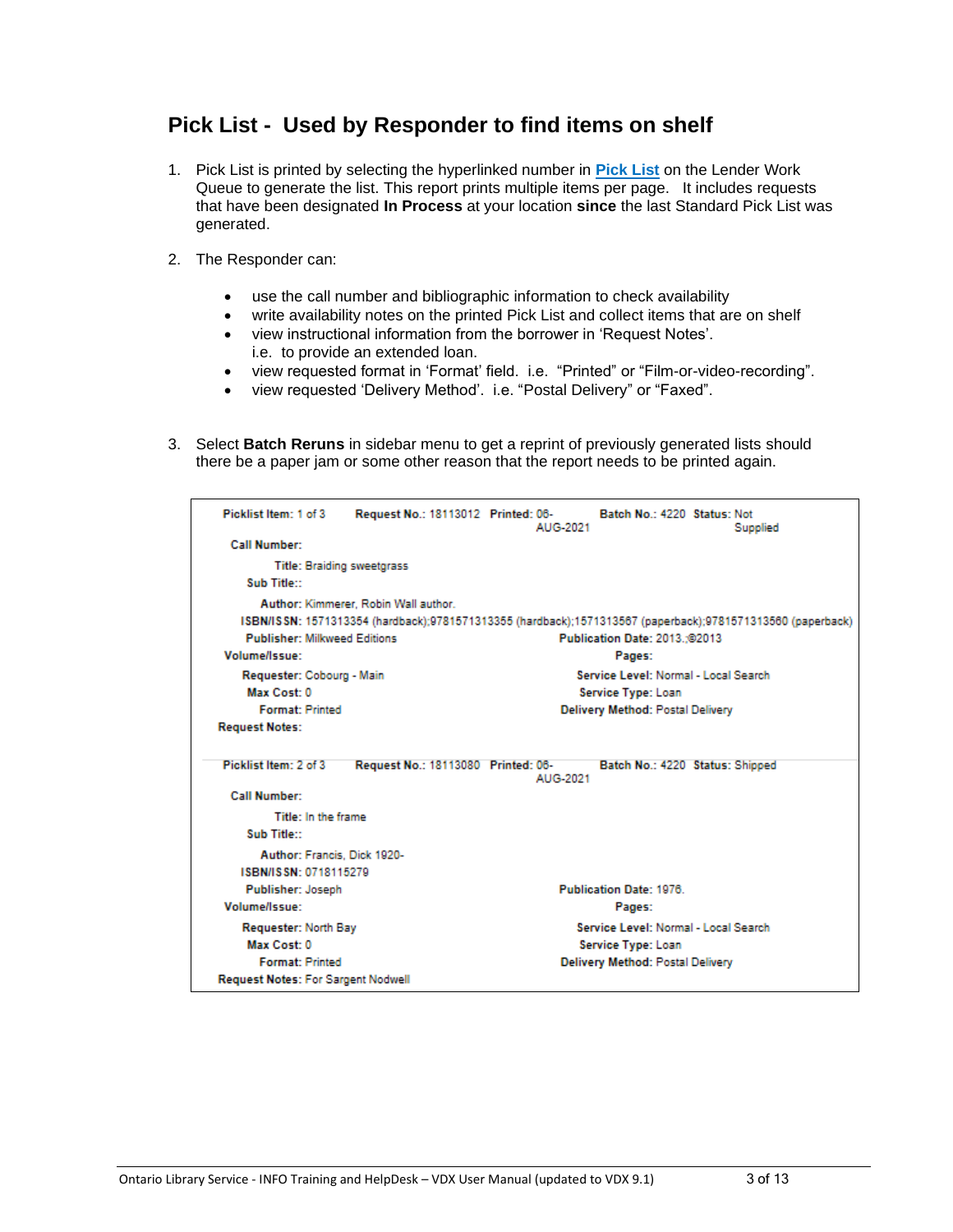## **Answering New Requests for Loan**



**Tip:** Use bulk action feature except on anomalies (i.e. different reason for Non-Supply, different due date for Shipped, different reason for Will Supply-In Process).

\*See Chapter 7 - Bulk Action processing of multiple requests

#### **Answer Conditional**

This response indicates that a condition must be agreed to before responder will ship item. The requester must send a "Conditional Reply – Yes" response before responder will take further action.

- (a) Select **Answer Conditional** from 'Action' pull down menu and click Action button.
- (b) Select **Reason** from pull down menu on Action: Conditional Answer screen.
	- i.e. "Library use Only" or "Special collection supervision required"
- (c) Indicate proposed delivery method, if appropriate.
- (d) Add a Public or Private Note if appropriate.
- (e) Select "Reply" button to complete the process.

The request will queue under Conditional in your lender Work Queue. Do nothing further about providing the item at this stage. It will disappear from your Work Queue after 3 days if the borrowing library does not send a "Conditional Answer – Yes" response to your conditional offer.

If borrowing library updates the request with a "Conditional Answer – Yes" response, the request will appear under "In Process" category of Lender Work Queue. Follow up by shipping the item.

### **Answer Will Supply**

This response confirms your intention to supply and is **\*only used when there will be a short delay (a few days) before the Shipped status can be applied.** Commonly used when ILL Dept. staff have to retrieve item from stacks or a branch before shipping. This response holds request for further action and overrides the 4 day expiry period on the request.

- (a) Select **Answer Will Supply** from 'Action' pull down menu and click Action button.
- (b) Select **Reason** from pull down menu on Action: Answer Will Supply screen.
- i.e. "Being processed for supply" or "In Process"
- (c) Add a Public or Private Note if appropriate. i.e. If useful to you, note which branch you are retrieving item from in "Private Note" for your own reference. Private Note is not seen by anyone other than your staff view of a request so it is useful for recording actions taken or intended next steps.
- (d) Select "Will Supply" button to complete the process.

Request will queue in "Will Supply" category of lender Work Queue. When item comes in from remote location, update by processing with Shipped action.



**Important:** Monitor aged items in the **Will Supply** category. It should only be a few days before items are upgraded to a shipped status. You should follow-up on older items that might languish here. Did the branch neglect to inform you that it was not on shelf/could not be found? You may need to update some Will Supply items to "Answer Non Supply: Not on shelf" if they are not retrieved in a timely fashion for shipping.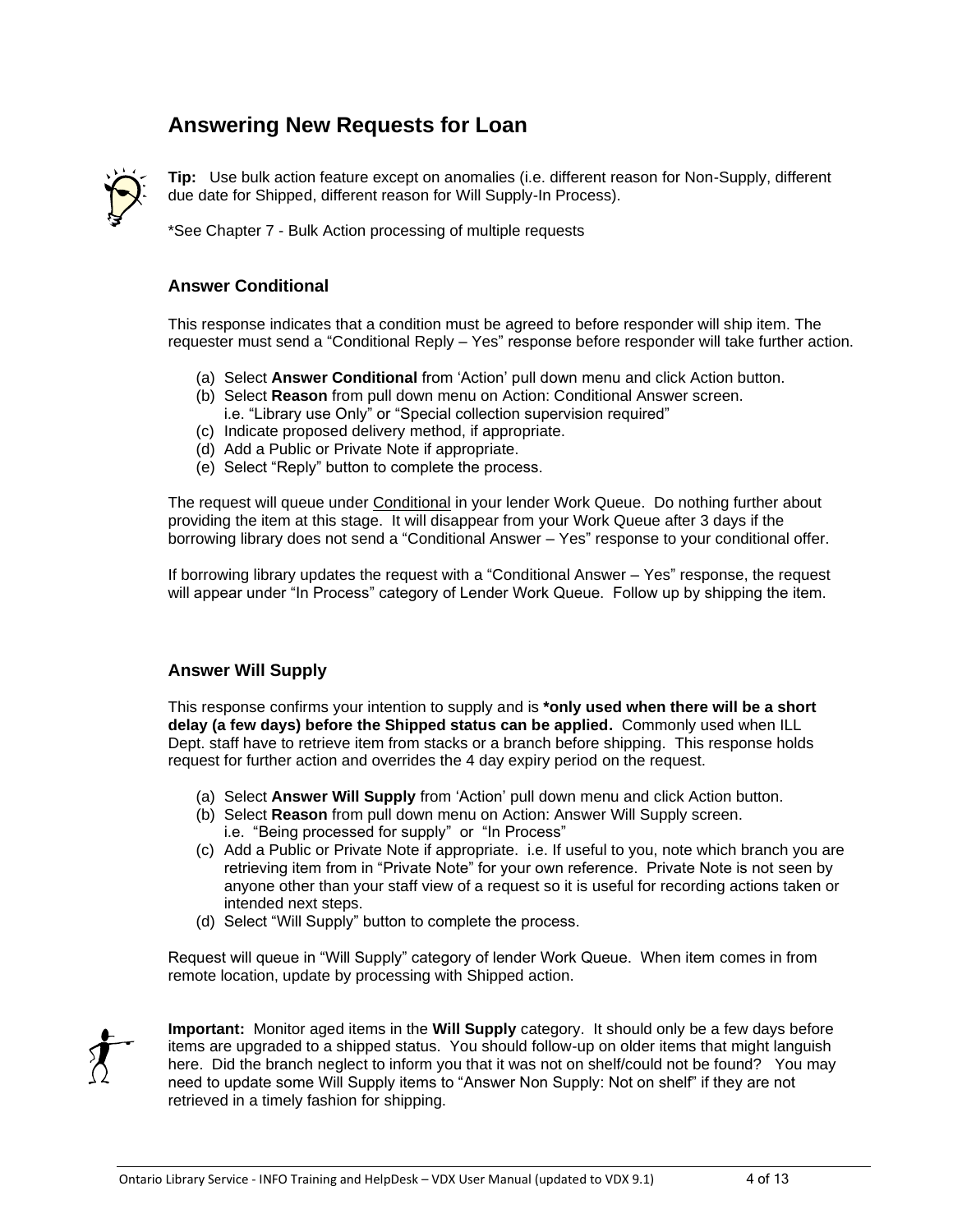### **Answer Hold**

This response confirms that you have placed a hold when you have been asked to reserve an item it if is not currently available for shipping. The requesting library types a "Please Place Hold…" statement in "Item Notes" and/or at the end of the Title field to draw your attention to their request for you to place a hold.

- (a) Select **Answer Hold** from 'Action' pull down menu and click Action button.
- (b) Select a date on calendar to populate the 'Estimated Date Available' field.
- (c) Add a Public or Private Note if appropriate.
- (d) Select "Hold" button to complete the process.

**Important:** Remember to place a HOLD for "Interlibrary Loan" on the item in your ILS so when it comes back from your patron it is apprehended to go to the ILL Dept. for shipping to the requesting library.

### **Answer Non-Supply**

This response indicates that your location will not be supplying the item.

- (a) Select **Answer Non-supply** from 'Action' pull down menu and click Action button.
- (b) Select **Reason** from pull down menu, i.e. Lost, Non-Circulating, policy problem.
- (c) Add a Public or Private Note if appropriate.
- (d) Select "Non Supply" button to complete the process.

Requests processed Non-supply by a responder will Auto-Complete shortly after the Non-Supply action has updated the status and they will be removed from your work queue. The Auto-Complete is on the responder's side only. For the borrower, the request will go to the next location in the Rota if there is one.

### **Answer Retry**

This response indicates you are not able to supply currently but imbeds a suggested retry date so that if the request is not filled by another location, the system will automate the retry of a request to your location. Very helpful to a borrowing library if another library has not filled their request.

- (a) Select **Answer Retry** from 'Action' pull down menu and click Action button.
- (b) Select **Reason** from pull down menu on Action: Answer Retry screen. i.e. "In use on loan"
- (c) Select a date on calendar to populate the 'Retry Date' field. Usually a day or so after the due back date that your patron has the item out until.
- (d) Add a Public or Private Note if appropriate.
- (e) Select "Action" button to complete the process.

Do nothing further. If VDX automates the request back to your location after the retry date it will appear as a new "In Process" request on a future picklist.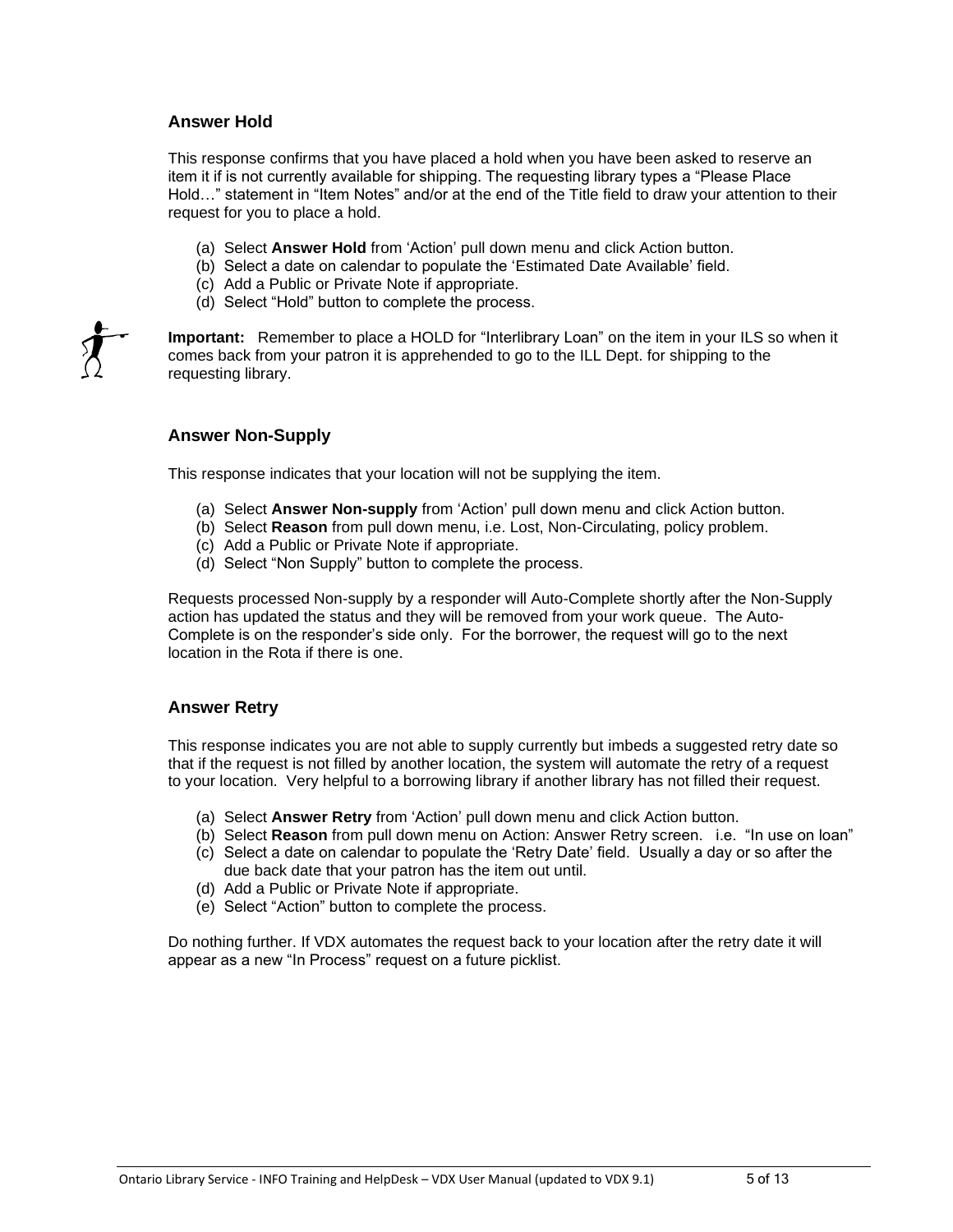# **Shipping requested items**

Items you have pulled from your shelves to supply need to be prepared for shipping. They need request status updated to "Shipped" in VDX. Then print packing slip and address label and prepare for delivery via Canada Post (Library Material Rate postage rates).

- 1. Select **Shipped** from 'Action' pull down menu and click Action button.
- 2. Edit the "Shipped Service Type" if what you are sending is different than what is displayed.
- 3. Edit default 5 week loan due date if you wish.
- 4. Add a Public or Private Note if appropriate. i.e. Book jacket damage noted prior to shipping

| <b>Service Details</b>        |                                                     |
|-------------------------------|-----------------------------------------------------|
| <b>Requested Service Type</b> | Loan                                                |
| <b>Shipped Service Type</b>   | Loan<br>$\checkmark$                                |
| <b>Shipped Item</b>           |                                                     |
| Number of Items               | 1                                                   |
| <b>Ship Date</b>              | 10 Aug 2021<br>(e.g. 10 Jun 2009)<br>$\overline{a}$ |
| Due Date                      | 14 Sep 2021<br>(e.g. 10 Jun 2009)<br>Π×             |
| <b>Media Type</b>             | Printed<br>$\check{~}$                              |
| <b>Delivery Method</b>        | Postal Delivery<br>$\checkmark$                     |
| <b>E</b> Delivery Params      | $\checkmark$                                        |
| <b>Conditions</b>             | $\checkmark$                                        |

• **Shipped Service Type** can be changed from "Loan" to "copy non-returnable" if sending photocopies of pages that do not need to be returned



**Note:** When the service type is updated from **Loan** to **Copy nonreturnable** or vice versa, the due date field is displayed or hidden appropriately so that the due date is only visible if the selected shipped service type is "loan" Service.

- **Number of items** change if it is multi-volume set
- **Ship Date** can be changed to a new date if you missed courier and it won't actually be shipped until your next courier pick up date
- **Due Date defaults to 5 week loan, can be adjusted by selecting a different date** on the calendar to give the requesting library less or more time
- **Media Type** usually "Printed" but could be "Video", "Audio", "Photocopy" etc.
- **Delivery Method** usually "postal delivery" but could be "fax"
- **Conditions** Commonly there are no conditions. Could be "client signature", "library use only" etc. You can also select "Other" and type your specific conditions in Public Note.

**Important:** Check the item out to "Interlibrary Loan" in your ILS for the time frame it will be out of your library.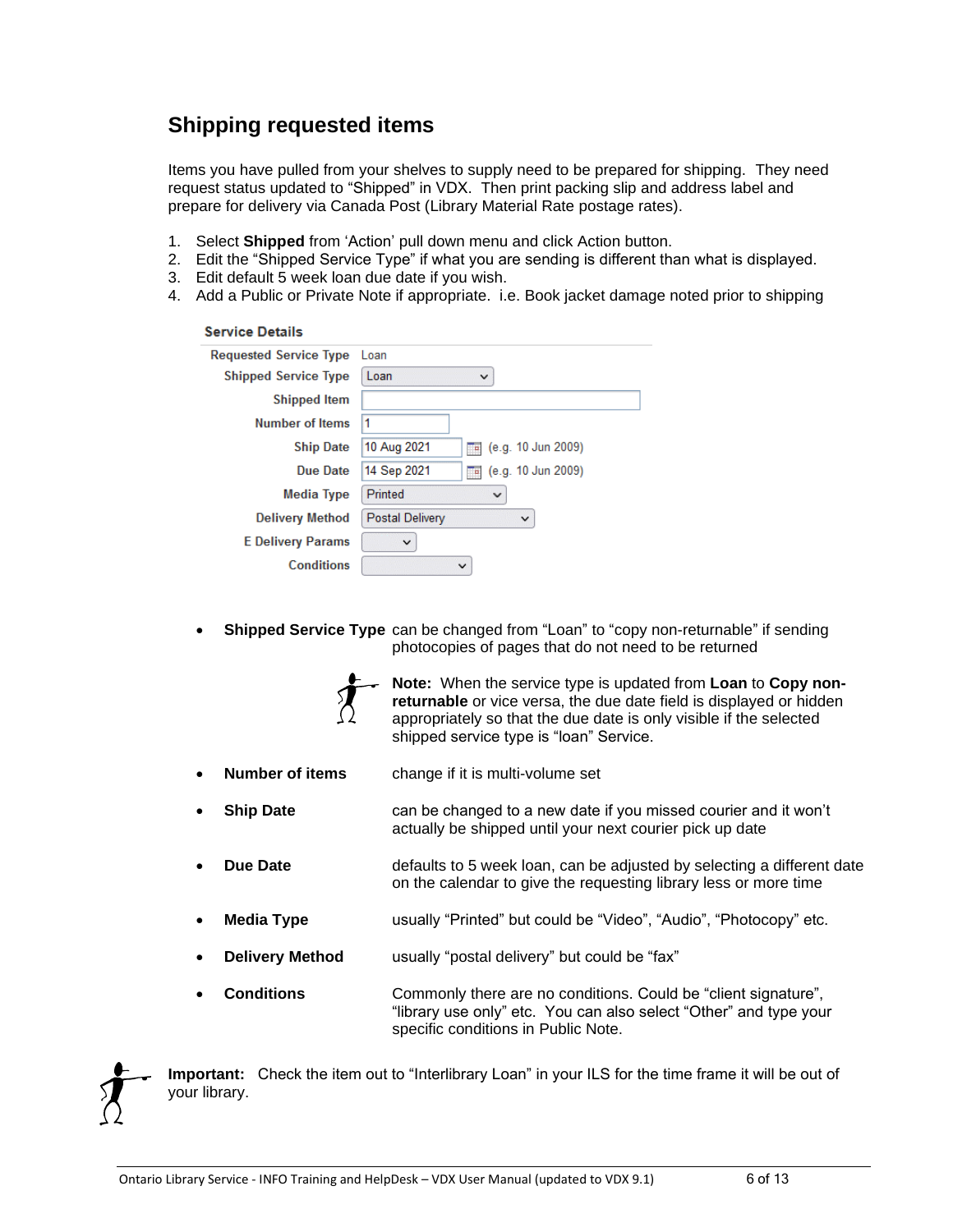# **Ship Packing Slip and Address label**

VDX generates an address label and printable packing slip to identify item to the requesting library for each item you have actioned as "shipped".

Use **Shipping List** report indicator at bottom of Lender Work Queue after you have processed all items for shipping.

Alternately, a "one-off" print of a packing slip is available by viewing request in **Detail** mode and selecting "Standard Shipping list" from 'Reports Available' drop down menu at top left of screen.

| <b>Reports</b>                                    |            |
|---------------------------------------------------|------------|
| <b>Pick List</b>                                  | 5          |
| <b>Shipping List</b>                              | 3          |
| <b>Request Details</b>                            |            |
| Reports<br>Standard Shipping list ▼<br>available: | <b>Run</b> |

- 1. Cut off the To: address block above the cut line to tape to the parcel.
- 2. Everything below the cut line comprises the packing slip to be included with book when it is shipped. The packing slip has request details, lender's due date and borrowing library's request number to facilitate their 'Received' processing when item arrives at their location.

|          |                                                                                                                          | Barrie - Main Public Library<br>TO: Barrie - Main Public Library<br>60 Worsley Street<br>Barrie, Ontario<br>L4M 1L6 | Cut off Address label to tape<br>to parcel                      |
|----------|--------------------------------------------------------------------------------------------------------------------------|---------------------------------------------------------------------------------------------------------------------|-----------------------------------------------------------------|
| Ж        | Waterloo PUBLIC - Main Public Library                                                                                    |                                                                                                                     |                                                                 |
| Cut line | FROM: Waterloo PUBLIC - Main Public Library<br>35 Albert Street<br>Waterloo, Ontario<br>N <sub>2</sub> L 5 <sub>E2</sub> |                                                                                                                     | Remainder is the Packing slip<br>to travel with requested item. |
|          | Barrie - Main Public Library<br>TO: Barrie - Main Public Library<br>60 Worsley Street<br>Barrie, Ontario<br>L4M 1L6      |                                                                                                                     |                                                                 |
|          | Request Date: 03-AUG-2021<br>Date Shipped: 06-AUG-2021                                                                   |                                                                                                                     |                                                                 |
|          | Delivery Method: Postal Delivery                                                                                         |                                                                                                                     |                                                                 |
|          | <b>Billing Method:</b>                                                                                                   | Cost: 00                                                                                                            |                                                                 |
|          | Please quote responder number [18107249] on any inquiries                                                                |                                                                                                                     |                                                                 |
|          | Your original request number is [18107160]                                                                               |                                                                                                                     |                                                                 |
|          | Author: Wolff, Tobias 1945-<br>Title: The barracks thief                                                                 |                                                                                                                     |                                                                 |

\*See **Library Material Rate** on the OLS website for instructions for creating mailing labels using Library Material Rate electronic shipping tool.

# **Check-In returned loans**

It is the Checked-in action applied by the lender that causes a request to "auto-complete" and be removed from active request file for both the lender and the borrower.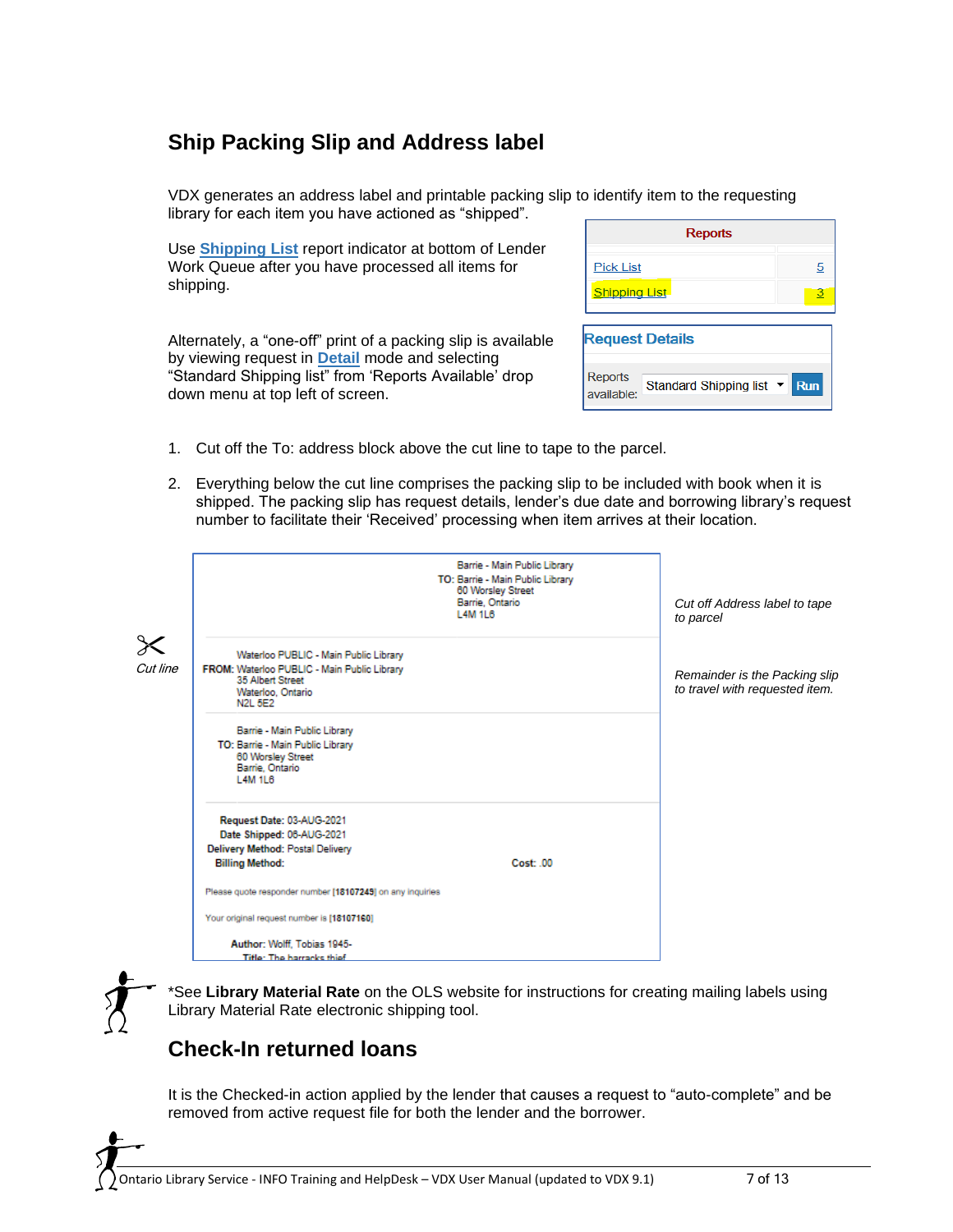**This is a critical step,** in a request life cycle. When the item you lent through interlibrary loan is returned to your library it must be processed as 'Checked-In' to provide closure. It is also important to prevent items from being declared "overdue" or missing in transit.

- 1. Select **Checked-In** from 'Actions' pull down menu on relevant request.
- 2. Current date appears in 'Check in Date' field on Action: Checked-In screen. Change date or add Notes if relevant.
- 3. Select "Check In" button to complete the process.



**Tip:** You can perform Check-In processing with bulk action. Save the Return "Thank you" packing slips from returned items as they are unpacked. The Request number is on the slips for entry into a bulk action screen. \*See "Bulk Action processing of multiple requests".

#### **Looking for "missed" Checked-ins**

Routinely, lenders should look for requests that may have missed getting the VDX Checked-in action.

• Select Lender "Returned" category on Work Queue

| Returned |  |
|----------|--|
|----------|--|

• Sort resulting list in 'ascending' order to view oldest 'Returned-Indication' first.

| <b>Results for: Advanced Search</b> |                      |                                                                      |  |  |  |
|-------------------------------------|----------------------|----------------------------------------------------------------------|--|--|--|
|                                     |                      |                                                                      |  |  |  |
|                                     | Sort by   ILL Number | v descending ascending Sort                                          |  |  |  |
| Sort by                             |                      | $\blacktriangleright$ $\heartsuit$ descending $\heartsuit$ ascending |  |  |  |

• If you discover a request that got missed, check your ILS to confirm item is returned and apply "Checked-in" action for closure.

□ OakvilleMN:14682632 / RichmondMN:14649537 Gilligan's Island. - The complete 1st season Backus, Jim;Denver, Bob;Hale, Alan 1918-1990.;Johnson, Russell;Schafer, Natalie 1912-;Schwartz, Sherwood;Louise/Tina// 1934-;W Status: Shipped: Authorisation: Unread Last Action: Returned-Indication:18 Aug 2016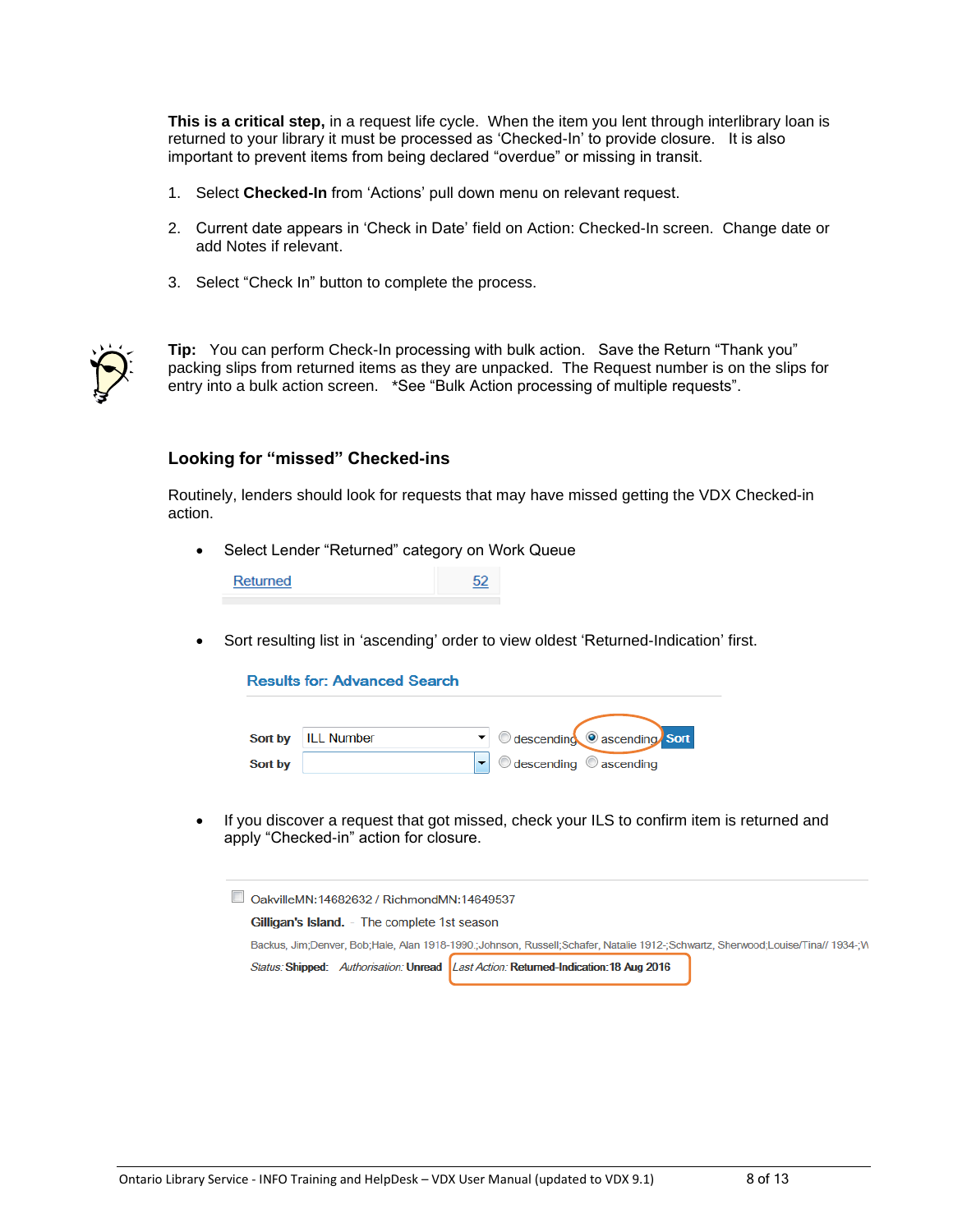## **Cancel Requested response**

Requests to cancel should be responded to in a timely fashion.

- 1. Monitor the **Cancel Requested** category on the Lender Work Queue.
- 2. Select **Details** link. Scroll down to request History.
	- Is request still 'In Process' at your location? (you would use Cancel Reply-Yes)
	- Have you shipped the item? (you would use Cancel Reply-No)
- 3. Select **Cancel Reply-Yes** or **Cancel Reply-No** from 'Actions' pull down menu and process accordingly.

If you use Cancel Reply-Yes the request will 'auto-complete' as a finished request and no longer appear in your work queue.

## **Renewal Requested response**

Borrowing libraries will ask for an extended due date by sending a request for renewal. It is up to the lending library if they will grant or deny a renewal.

- 1. Monitor the **Renewal Requested** category on the Lender Work Queue.
- 2. Select **Renew Answer-Yes** or **Renew Answer- No** from 'Actions' pull down menu.
	- (a) If responding "Yes" complete Action: Renew Answer-Yes screen with a new due date and notes as required and submit.

Request status updates to Shipped with Last Action: Renew Answer-Yes

(b) If responding "No" complete Action: Renew Answer-No screen.

Request status updates to Shipped with Last Action: Renew Answer-No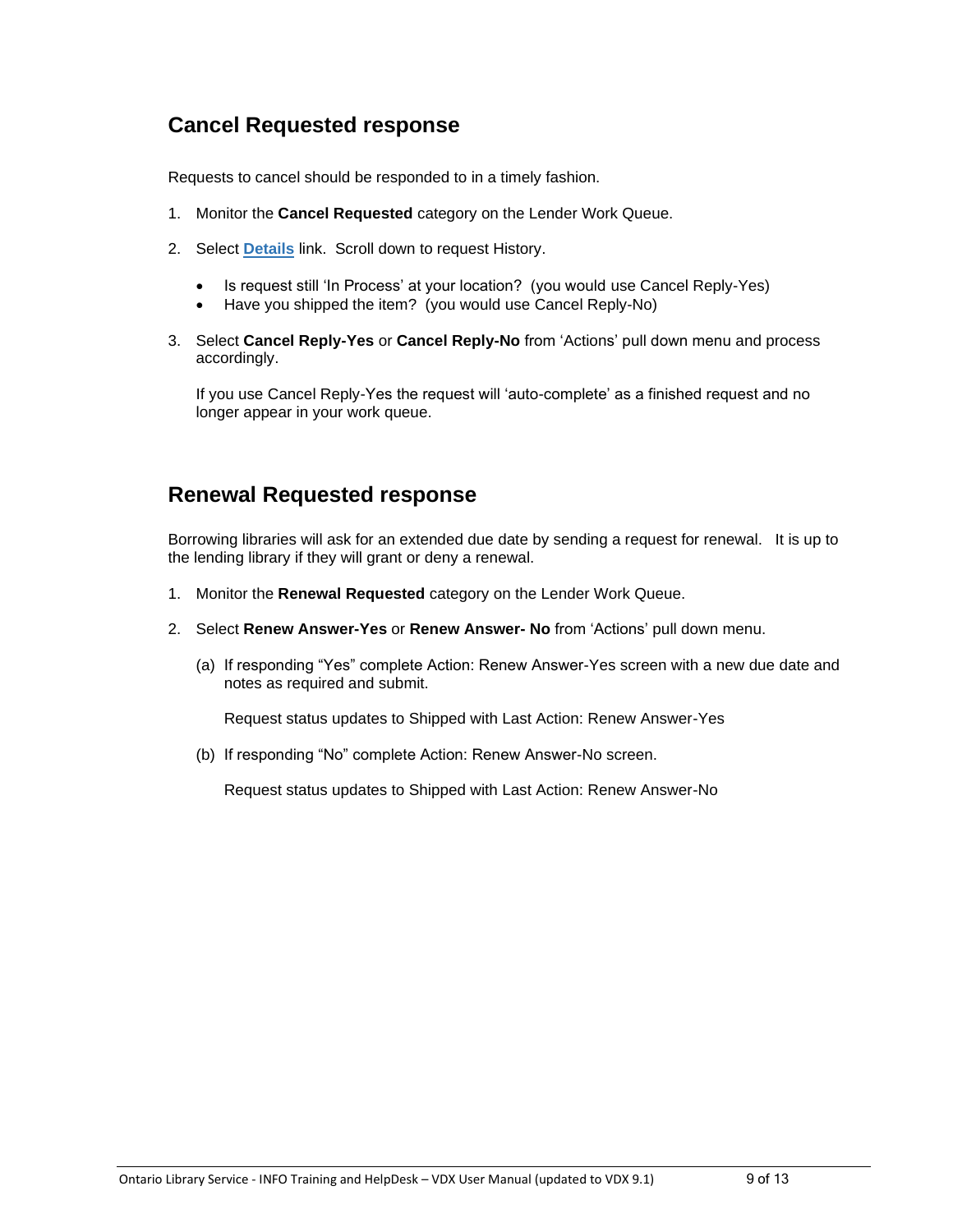## **Overdue loaned items**

VDX automatically generates ILL overdue status updates from lending library to borrowing library when VDX detects that a lender's Shipped status has not been updated to Returned within a preset number of days of the Due Date expiring.

Overdue requests display in the Lender's Work Queue under two categories:

• **Overdue**

Status=Shipped with expired due date + 14 calendar days will automatically update to Status: Overdue and queue in "Overdue" category.

At the same time VDX generates ILL Overdue status update to borrowing library so that it displays under "Overdue" in their borrower Work Queue.

#### • **Overdue > 4 weeks**

Status=Overdue with expired due date greater than 4 weeks will queue in "Overdue > 4 weeks" category in Work Queue.

It is up to the lending library if they want to follow-up on overdue items by sending a 'Public Note' on the request to urge the borrowing library to "chase their patron" to return the overdue item.

# **Recall loaned Items**

If you lent an item through interlibrary loan but need it returned before the due date, you may recall it.

- (a) Select **Recall** from 'Actions' pull down menu on relevant request.
- (b) Add a Public and/or Private note if appropriate.

*i.e. Please return item right away, it is needed by November 10 for author's visit.*

(c) Select "Recall" button to complete the process.

### **Lost Items**

At some point either the borrowing or lending library may upgrade an overdue request with the "Lost" action if efforts to get it back to the lending library fail.

The request will display in the Work Queue as either "Reported Lost by Borrower" or "Reported Lost by Lender".

It is up to the lending library to send an invoice to the borrowing library for replacement cost of lost items, or indicate that the loss is forgiven and you are not seeking compensation.

Once payment has been received the lending library is responsible for using the "Check-in" action for closure. Add a Private Note when applying the "Check-in" action noting that the lost item was invoiced and payment received.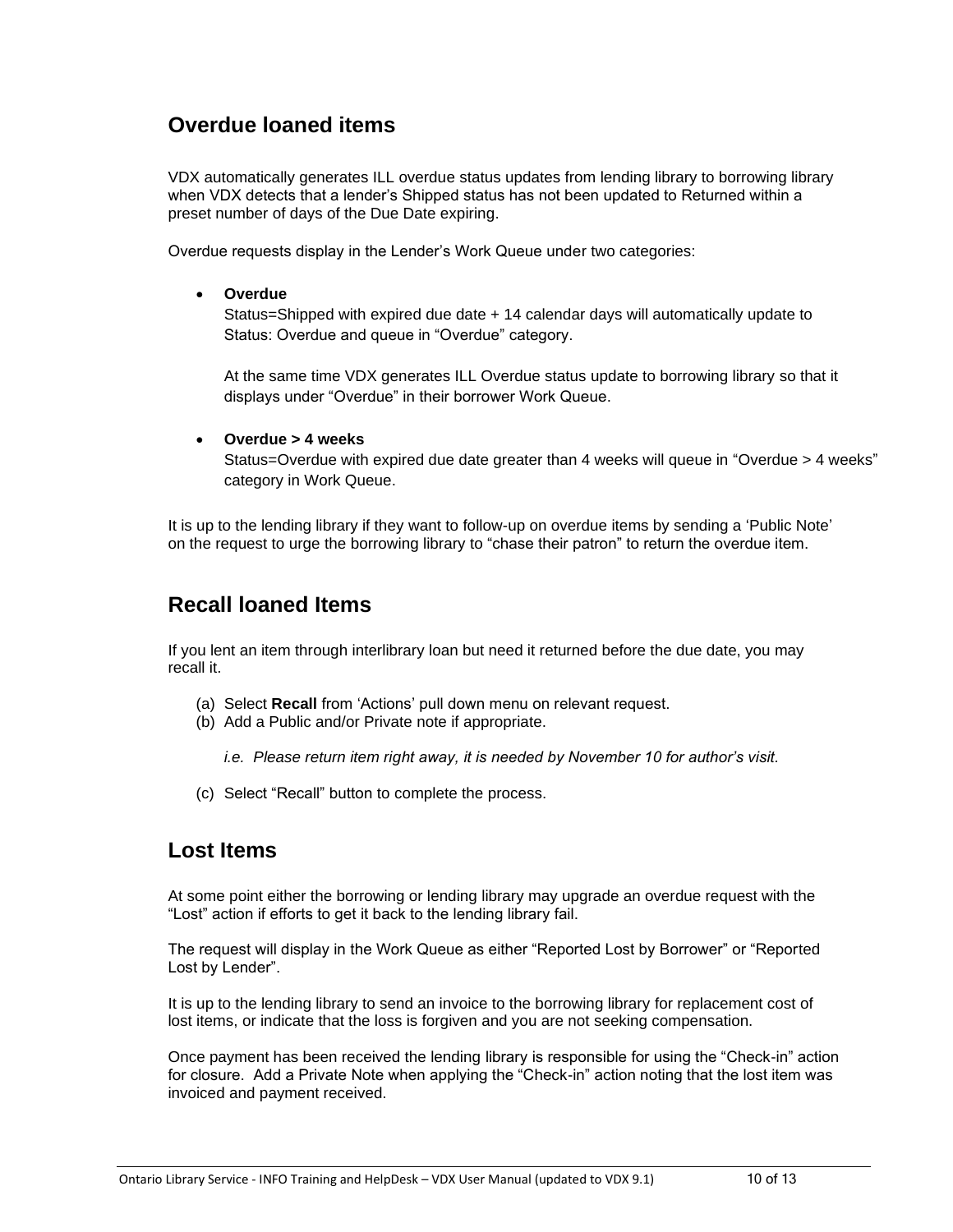# **Suspending Lending Services**

Temporary suspension of lending services is appropriate if you will be short staffed (position vacancies, staff illness or vacation), migrating to a new ILS, etc. The library may continue their own borrowing activity during the time that lending activity is suspended.

Sometimes, it is appropriate to suspend both lending and borrowing activity, if there is a library closure due to renovations or moving and the ILL Department will be completely shut down. This would be particularly relevant for libraries that have patrons initiating their own ILL requests.

### **Requesting a suspension for your library**

Send email to INFO HelpDesk ([helpdesk@olservice.ca](mailto:helpdesk@olservice.ca)) stating your library name, the reason for the suspension, and the start and end date. HelpDesk will reply to confirm that the suspension has been configured**.**

### **How VDX handles suspended locations**

- VDX prevents lending requests from going to the suspended location between the start and end dates of the suspension.
- It is possible to add a suspended or to-be-suspended location to the Rota, either manually or automatically, however, they will be skipped over if they are suspended at the time the request tries to route to them.
- When displaying location details in any of the request Rota displays, two icons are included under the following conditions:



IF suspension start date is greater than today AND is less than 28 days into the future VDX displays "clock" icon



IF supsension start date is before or equal to today AND the end date is after or equal to today then VDX displays the "no entry" icon

| Rota Details |                     |                                                             |
|--------------|---------------------|-------------------------------------------------------------|
| Seq          | Location            |                                                             |
| 1            | St. Thomas - Main   |                                                             |
| 2            | Orillia - Main      | Float cursor over icon in<br><b>Rota Details to display</b> |
| 3            | Aurora - Main       | suspension dates.                                           |
| 4            | Peterborough - Main |                                                             |
| 5            | Pickering - Main    |                                                             |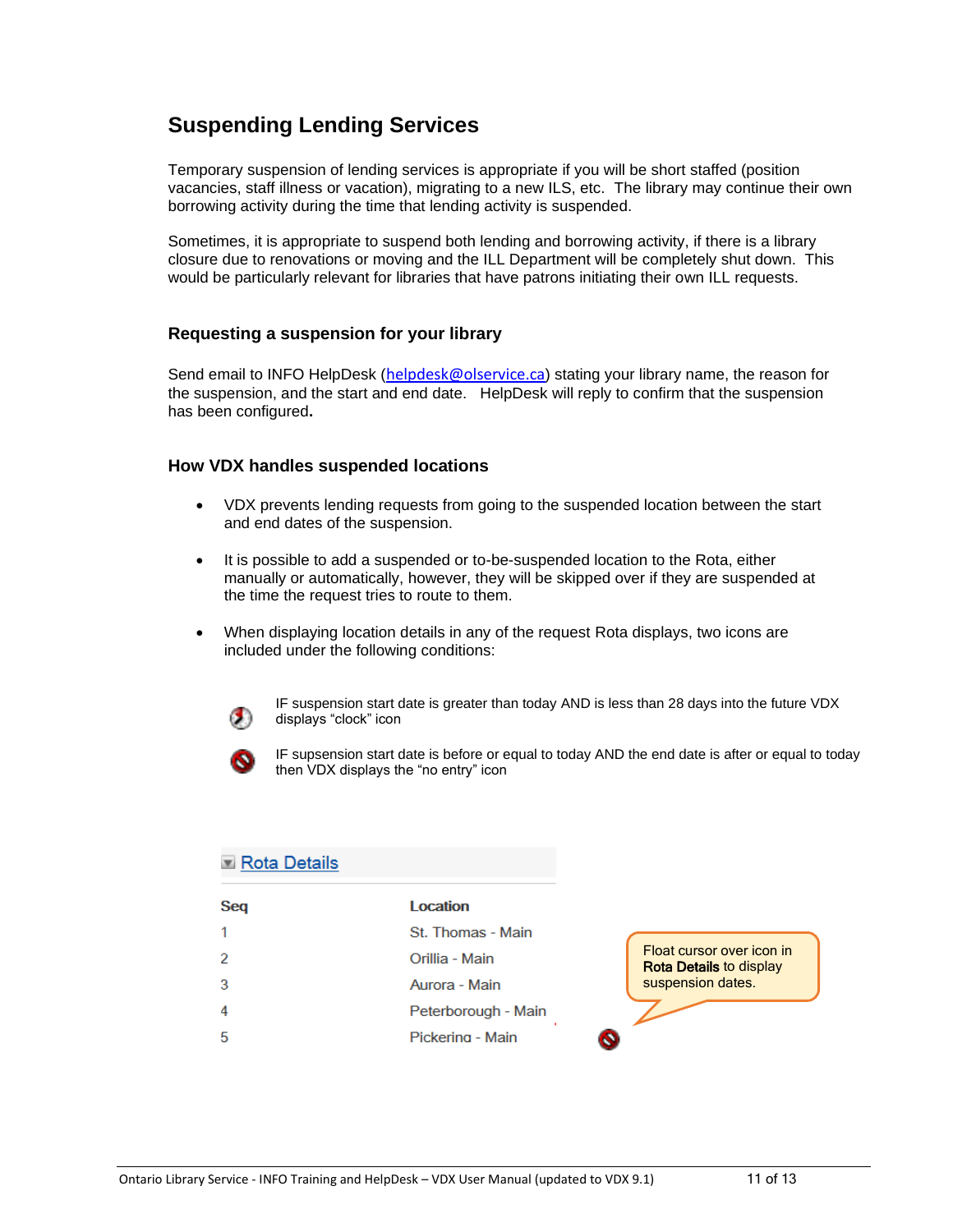| $\blacksquare$ History          |                  |                                                                                               |                      |                  |
|---------------------------------|------------------|-----------------------------------------------------------------------------------------------|----------------------|------------------|
| I ender<br><b>Action</b>        |                  | Select suspended location name in <b>History</b><br>and a pop-up displays suspension details. |                      |                  |
|                                 | <b>REQUEST</b>   |                                                                                               |                      |                  |
| <b>Toronto - Reference Main</b> | Answer Nonsupply |                                                                                               | Location             |                  |
| Toronto - Reference Main        | <b>REQUEST</b>   |                                                                                               |                      |                  |
| Mississauga - Main              | Answer Nons      | $\sqrt{v}$ -Inc                                                                               | <b>Location Name</b> | Pickering - Main |
| Mississauga - Main              | <b>REQUEST</b>   |                                                                                               | Suspended            | Yes              |
| Pickering - Main                | Suspended        |                                                                                               | From                 | 01 Nov 2017      |
|                                 |                  |                                                                                               | To                   | 15 Nov 2017      |

### **Global pre-set Statutory Holidays and Christmas - New Year shutdown:**

- Statutory holiday closures are pre-configured in VDX for the calendar year.
- As many interlibrary loan departments are closed over the Christmas-New Year period, INFO VDX will also be globally configured to freeze requests from expiring and moving on to the next Rota location from Dec 20 (approx.) to Jan 2 inclusive.
- Requests can still be issued during this time and will go to the first Rota location but will not move on unless that first location deals with the request. This Christmas/New Year's Rota freeze will cover all libraries. If your library will shut down much earlier than that, please let Helpdesk know so we can configure the additional dates for your location.